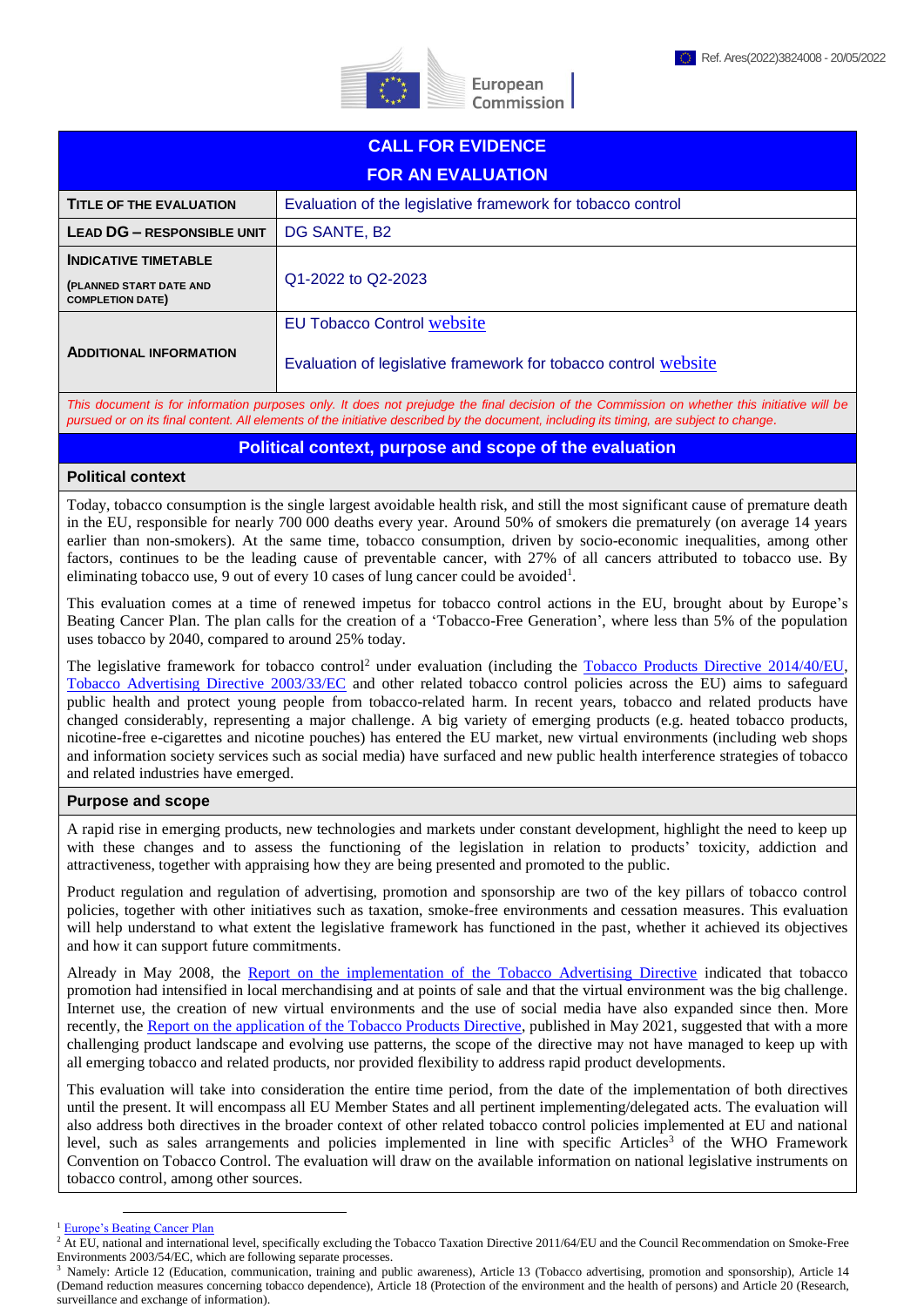# **B. Better regulation**

## **Consultation strategy**

The consultation for this evaluation will focus on three main activities:

- Call for evidence;
- Public consultation of 12 weeks, in all official EU languages;
- Targeted stakeholder consultations.

All relevant input and evidence will be taken into account, including data sources, data about costs and societal impact, as well as data on the potential benefits and detriments of the initiative. The outcome of those consultation activities will complement evidence obtained from other sources, such as a desk review of existing articles in scholarly journals, grey literature, outcomes of relevant EU- and/or Member State-funded projects, non-commercially and/or commercially available databases.

The Commission may use additional *ad hoc* consultation methods such us conferences, workshops and events, as well as Commission expert groups. Responses to the call for evidence and the public consultation will be accepted in any of the 24 official EU languages. A synopsis report covering all formal consultation activities (the call for evidence, the public and targeted consultations, conferences, workshops, etc.) will be published on the 'Have Your Say' web portal. The results of the consultation will be published on the 'Evaluation of legislative framework for tobacco control' webpage, which will also provide information on upcoming consultation activities and events.

## **Why are we consulting?**

The multiple consultation activities aim to ensure that the policy work is carried out in an open and transparent manner, informed by the best available evidence and backed by the comprehensive involvement of stakeholders. The consultation's objectives are:

- to help identify knowledge gaps;
- to identify new sources of evidence and increase the evidence base;
- to collect qualitative and quantitative data to support policy-making (e.g. socio-economic determinants);
- to gather information on implementation challenges, barriers, promotors and facilitators;
- to ascertain evidence-based practices;
- to assess what worked (less) well and to see where there is room for improvement in the future;
- to better understand the different views, problem perceptions and arguments of the various stakeholder groups.

To that end, knowledge and qualitative/quantitative data will be gathered on the implementation of the Tobacco Products Directive, the Tobacco Advertising Directive and other related tobacco control policies implemented across the EU, as well as evidence on regulated products and information about emerging challenges.

## **Target audience**

Contributions from both the general public (e.g. non-experts and experts responding in an individual capacity) and organisations are welcome. Nonetheless, the following tobacco control stakeholders are targeted:

- Representatives of national public authorities, public health and internal market regulators, law enforcement and customs bodies;
- EU decentralised agencies and other bodies;
- International, transnational, national, regional and local municipal structures and other public authorities or organisations active in tobacco control;
- Scientific experts, academic and research institutions and public health communities;
- Standard-setting bodies and organisations, such as the International Organization for Standardization and CEN, the European standards body;
- Non-governmental organisations (NGOs), consumer organisations and civil society;
- Social partners, such as chambers of commerce, employers' organisations, business organisations, trade union organisations and representatives of professions or crafts;
- Tobacco and related products industry, including SMEs, manufacturers, distributors and retailers, as well as upstream suppliers of tobacco and related products industries.